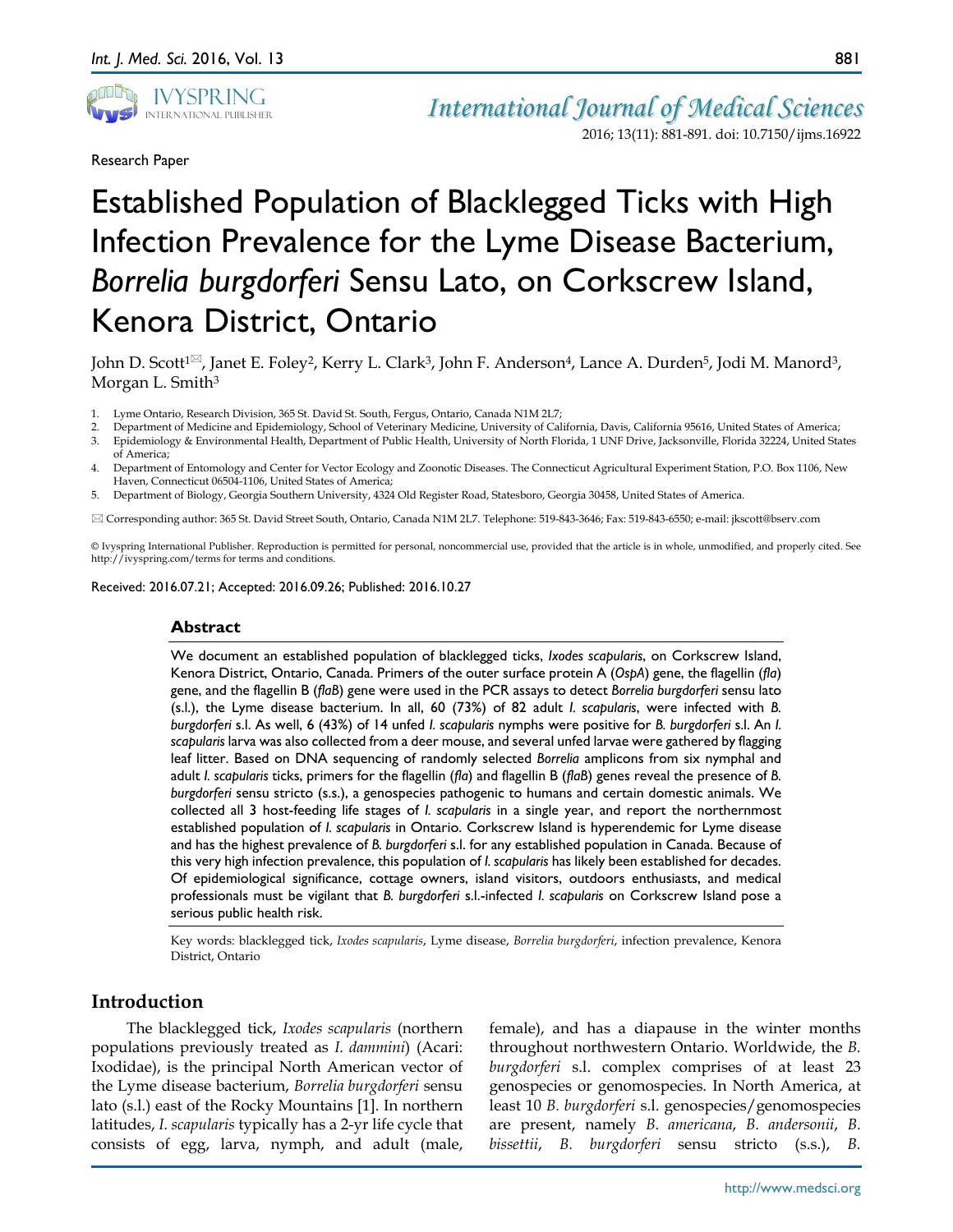*californiensis*, *B. carolinensis*, *B. garinii*, *Borrelia* genomospecies 2, *B. kurtenbachii*, and *B. mayonii* [2-10]. Of these genospecies, *B. americana*, *B. andersonii*, *B. bissettii*, *B. burgdorferi s.s*., *B. garinii*, *B. kurtenbachii*, and *B. mayonii* are known to be pathogenic to humans and certain domestic animals [9, 11-14].

Blacklegged ticks feed on more than 125 North American vertebrates (avian, mammalian, reptilian) [15]. This ixodid tick has been collected from at least 81 bird species in the United States and Canada and, in particular, songbirds (Passeriformes) play a key role in the wide dispersal of *I. scapularis* larvae and nymphs. Biogeographically, larval and nymphal *I. scapularis* have been reported during spring migration on Neotropical songbirds as far north and as far west as Slave Lake, Alberta [16, 17]. As well, *I. scapularis* immatures have been recorded on passerine migrants in Saskatchewan, Manitoba, northern Ontario, southern Ontario, Quebec, New Brunswick, Nova Scotia, and Prince Edward Island [16-21]. Pertinent to the present study, passerine migrants provide an influx of bird-feeding ticks annually to the Kenora District.

Historically, Banerjee et al. [22] isolated *B. burgdorferi* s.l. from an *I. scapularis* female collected from a resident dog of Kenora, Ontario with no history of travel. Subsequently, Canadian tick researchers reported *B. burgdorferi* s.l.-positive *I. scapularis* on people and domestic hosts residing between Kenora and Clearwater Bay, and further north in the Kenora District [23]. In the upper Midwest, Turtinen et al. [24] reported an infection

prevalence of 35.7% for *B. burgdorferi* s.l. in *I. scapularis*  adults collected in Wisconsin.

The aim of this study was to determine if there is an established population of *I. scapularis* on Corkscrew Island and to determine the prevalence of *B. burgdorferi* s.l. in these ticks.

### **Materials and Methods**

**Study area.** Corkscrew Island, Ontario (49º 40′ 36″ N, 94º 40′ 58″ W) is located in the northern part of Lake of the Woods between Clearwater Bay and Kenora, Ontario (Figure 1). This 1064.7 ha, zigzag-shaped island is situated along the southern fringe of the Canadian Shield, which consists of Precambian igneous rock, and lies within the southernmost belt of the boreal forest. Geographically, this insular tract of land is 1.5 km from the mainland (on the east side). A grassy meadow extends over part of the core area, while a deciduous-coniferous forest covers much of the perimeter of the island. The predominant tree species include trembling aspen, *Populus tremoides*; bur oak, *Quercus macrocarpa*; red ash, *Fraxinus pennsylvanica*; black ash, *Fraxinus nigra*; white spruce, *Picea glauca*; black spruce, *Picea mariana*; and eastern white pine, *Pinus strobus*. Smaller arboreal shrubs include: American hazelnut, *Corylus americana*; Saskatoon berry, *Amelanchier alnifolia*; bittersweet, *Celastrus scandens*; and smooth rose, *Rosa blanda*. Poison ivy, *Rhus radicans*, is prevalent, and various grass species abound, especially in the central area of the island.



**Figure 1.** Map of the northern part of Lake of the Woods showing the geographic location of Corkscrew Island, Kenora District, Ontario.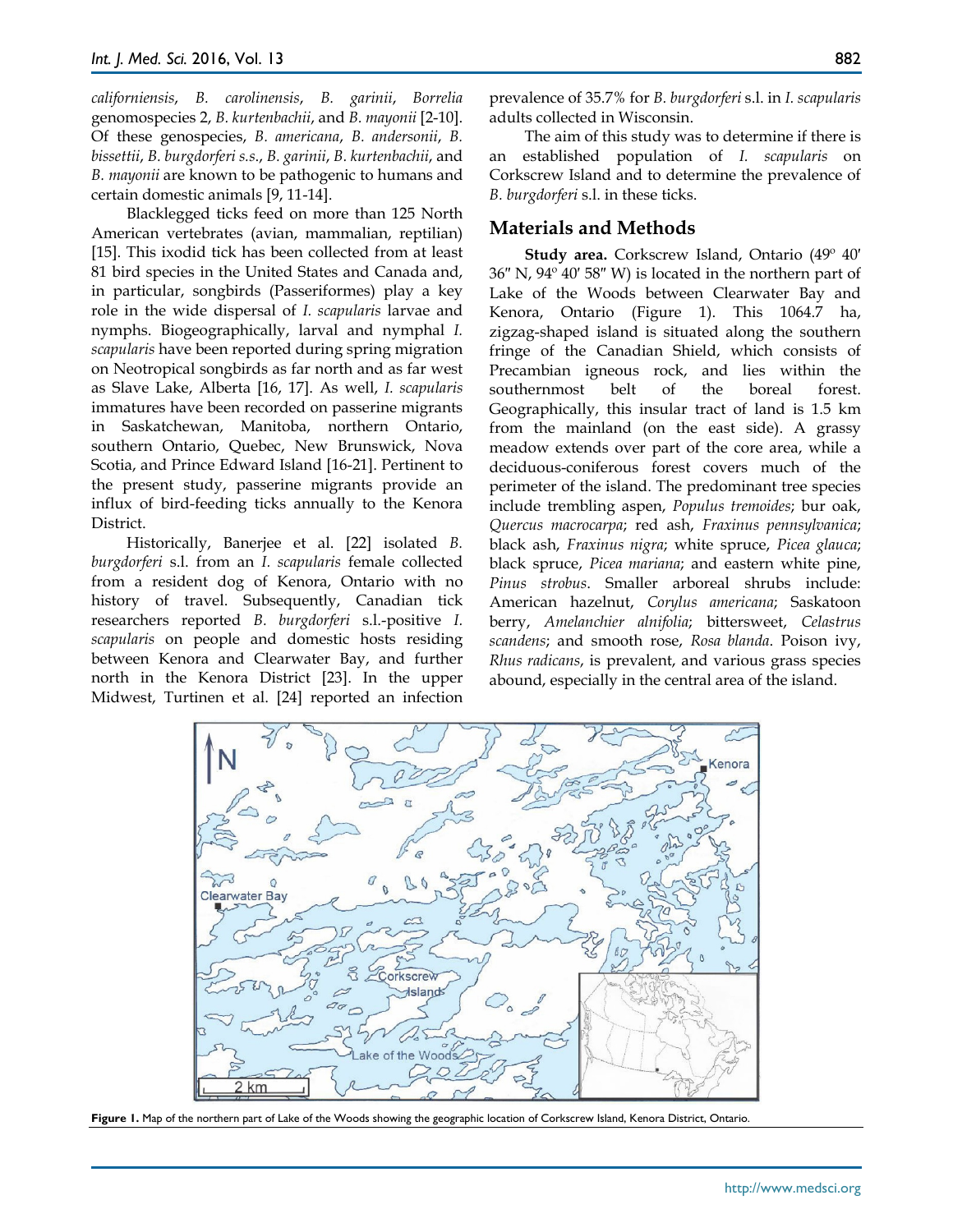Large animals consist of white-tailed deer, *Odocoileus virginianus*; American black bear, *Ursus americanus*; and gray wolf, *Canis lupus*. Medium-sized animals include Canadian beaver, *Castor canadensis*; red fox, *Vulpes vulpes*; raccoon, *Procyon lotor*; and snowshoe hare, *Lepus americanus*. Small mammals comprise: deer mouse, *Peromyscus maniculatus*; meadow vole, *Microtus pennsylvanicus*; southern red-backed vole, *Myodes gapperi*; northern short-tailed shrew, *Blarina brevicauda*; eastern chipmunk, *Tamias striatus*; least chipmunk, *Tamias minimus*; and American red squirrel, *Tamiasciurus hudsonicus*.

Gallinaceous birds include Ruffed Grouse, *Bonasa umbellus* and Spruce Grouse, *Falcipennis canadensis*, whereas some of the prominent ground-foraging passerines include Song Sparrow, *Melospiza melodia*; Pine Grosbeak, *Pinicola enucleator*; Eastern Phoebe, *Sayornis phoebe*; and Blue Jay, *Cyanocitta cristata*.

**Tick collection.** Blacklegged tick adults were collected by flagging low-level vegetation during the spring and fall bimodal questing periods (spring 2014 to spring 2016) (Figure 2A, B). Nymphs were collected from the leaf litter by flagging around bur oaks during late May and early June. The habitats for flagging included open field (grass meadow), ecotone (woods edge), and open canopy (sparse trees). The flag cloth was made from a piece of sweatshirt fleece measuring 70 cm by 80 cm. Ticks were removed from the flag with fine-pointed tweezers, and put in 8.5 mL polypropylene vials (15.7 mm  $\times$  74 mm) with a label listing background information (i.e., geographical location, date collected). A 7-mm hole in the polyethylene push-cap (15.7 mm diameter) provided ventilation for the ticks. After the ticks were inserted, a piece of tulle netting was placed over the mouth of the vial before inserting the push-cap preventing ticks

from escaping. The vial was placed in a self-sealing, double-zippered plastic bag with a slightly moistened section of paper towel, and sent in a bubble-pack envelope to the laboratory (JDS). A taxonomic key and re-description information were employed for morphological identification [15, 25].

We flagged leaf litter within a radius of 3 m from the trunks of mature bur oaks in both open canopy and ecotone areas for nymphs during the nymphal questing period (28 May 2016 – 19 June 2016) (Figure 2C).

In order to check winter hardiness, we set out live *I. scapularis* adults in a wooded area in October (2015) and collected them in April (2016). They were placed in vented polyethylene vials that were inserted in a vented, plastic canister (63 mm  $\times$  135 mm). This container was covered with aluminum screen for mouse exclusion. The screened canister was then put in an open-ended wooden crate (80 mm  $\times$  125 mm  $\times$ 150 mm) for hoof protection. A layer of leaves was placed over the overwinter box to reflect the surrounding leaf layer.

**Spirochete detection.** During Phase 1, we sent live ticks to the vector ecology and zoonotic diseases laboratory (JFA) for culturing. Live ticks were cultured in Barbour-Stoenner-Kelly (BSK) medium, and dead ticks were directly tested using DNA extraction and PCR testing. The DNA detection protocols have been described previously [26-28]. Although Persing et al. [26] used both the flagellin gene (*fla*) and the major outer surface protein A (*OspA*) gene, which is on the 49-kbp linear plasmid, we only employed the *OspA* gene in Phase 1 study. Appropriate negative and positive controls were used.



**Figure 2.** Blacklegged ticks, A) male, B) unfed female, and C) unfed nymph. Bar, 1 mm. Photo credit: Kellyn Hough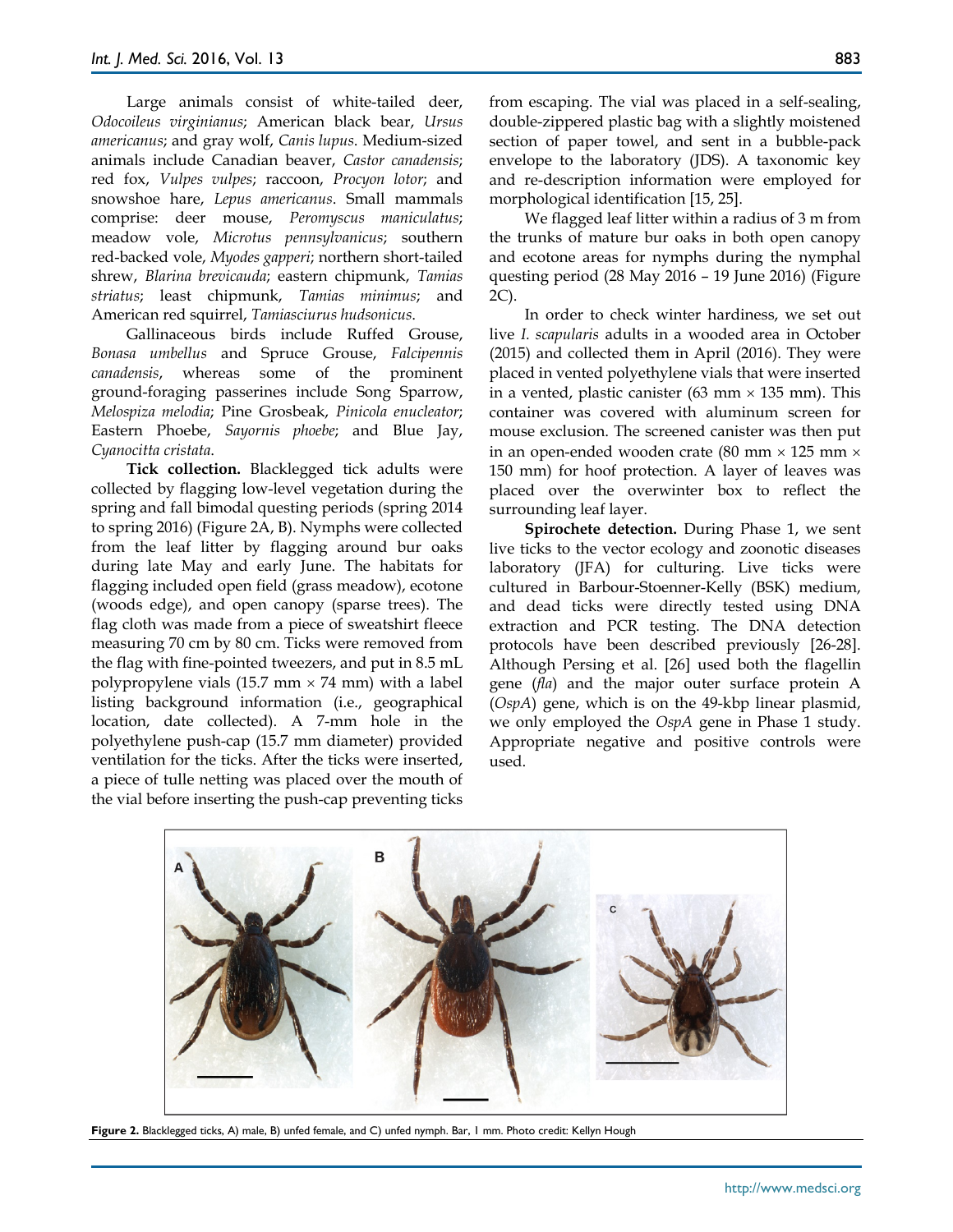For Phase 2, ticks were put in 94% ethyl alcohol and forwarded to the environmental epidemiology research laboratory (KLC). These ticks were PCR tested using primers of the flagellin B (*flaB*) gene and the 16S-23S r RNA intergenic spacer gene. For ticks collected in the latter part of Phase 2, we only used the *flaB* gene. The methodology is described in Scott et al. [29]. In Phase 2, the negative control consisted of nuclease-free TE buffer. In order to prevent DNA contamination, a positive control sample was not used. Amplicons of the 194-bp (base position 313 to 506) and the 206-bp (base position 532 to 737) of the *B. burgdorferi* s.l. *flaB* gene were obtained from four *I. scapularis* adults (14-5A192A-1, 14-5A197, 14-5A201A, 15-5A79A) using PCR1 and PCR2 primer sets, respectively.

For Phase 3, ticks were sent by courier to the biomolecular laboratory (JEF). These ticks were PCR tested using primers of the flagellin (*fla*) gene to detect *B. burgdorferi* s.l., and the procedures are described elsewhere [30, 31].

The infection prevalence of *B. burgdorferi* s.l. in *I. scapularis* adults was calculated by dividing the total number of *B. burgdorferi* s.l.-infected ticks by the total number of *I. scapularis* males and females tested. Likewise, the same calculations apply to nymphs.

**Nucleotide sequences.** In phase 2, DNA sequences of the *flaB* gene of *B. burgdorferi* s.l. amplicons were deposited in the GenBank database with accession numbers: KT807493, KT827334 for tick 14-5A192-1; KT807495, KT827328 for tick 14-5A197; KT807496, KT827329 for tick 14-5A201A; and KX011448 for tick 15-5A79A. In phase 3, nucleotide sequences for the *fla* gene were obtained from an unfed nymph (16-5A36A) and an unfed female (16-5A10F4), and the GenBank accession numbers are KX459422 and KX459423, respectively.

#### **Results**

**Tick collection.** All host-feeding life stages (larvae, nymphs, adults) of *I. scapularis* were collected from Corkscrew Island. In total, 130 *I. scapularis* adults were gathered by flagging low-level vegetation during a 3-yr period (Figure 2A, B). In addition, we gleaned 15 unfed, questing *I. scapularis* nymphs from the forest floor by flagging leaf litter contiguous to bur oaks during the late spring (28 May to 19 June 2016) (Figure 2C). An *I. scapularis* larva was collected from a juvenile deer mouse, which captured in a domestic mouse trap on 3 September, 2016; several unfed, questing larvae were also obtained by flagging leaf litter around bur oaks in September and early October 2016.

In addition, an *I. scapularis* female was removed from an adult human female in mid-October 2013 and an *I. scapularis* male was detached from an adult human male in May 2016; these adult ticks were both attached to seasonal cottagers on Corkscrew Island.

We found that the ecotone and open canopy had the most *I. scapularis* ticks. During flagging, we found a close correlation between bur oak and questing *I. scapularis*. We estimate that 90% of the *I. scapularis* nymphs and adults were collected within 3 m of the trunks of bur oaks.

For the overwinter survival study (2015-2016), 13 (93%) of 14 *I. scapularis* males and females overwintered successfully in an outdoor wooded area (a single female died). Because we have collected *I. scapularis* adults, each spring, for 3 years, we have documented the overwintering of *I. scapularis* adults at this site for 3 consecutive winters.

A sample of 20 adult American dog ticks, *Dermacentor variabilis*, was collected but not tested for *B. burgdorferi* s.l. because this tick species is not a competent vector of Lyme disease spirochetes. Ecologically, we found that American dog ticks are sympatric with blacklegged ticks on Corkscrew Island. Two unfed nymphs of the rabbit tick, *Haemaphysalis leporispalustris*, were collected from the leaf litter by flagging in late spring. As well, several *H. leporispalustris* larvae were collected by flagging leaf litter in late summer.

**Spirochete detection.** Of 130 *I. scapularis* adults collected, 60 (73%) of 82 were positive for *B. burgdorferi* s.l. (Table 1). Overall, flagging was conducted for 18.0 hours, which averaged 7.2 *I. scapularis* males and females per hour (range, 3 to 28 adults/h). Using DNA sequencing, *B. burgdorferi* s.s. was characterized. A live culture of *B. burgdorferi* s.l. was obtained from one of the *I. scapularis* females (14-5A134B) during Phase 1 (JFA); however, it was not sent for DNA sequencing.

**Table 1.** Detection of *B. burgdorferi* s.l. in *I. scapularis* adults collected by flagging on Corkscrew Island, Ontario, 2014-2016

| Collection  | No. of       | Ticks testing   |
|-------------|--------------|-----------------|
| period      | ticks tested | PCR-pos. $(\%)$ |
| Spring 2014 | 4            | 3(75)           |
| Fall 2014   | 15           | 12(80)          |
| Spring 2015 | 35           | 23(66)          |
| Fall 2015   | 10           | 7(70)           |
| Spring 2016 | 18           | 15(83)          |
| Total       | 82           | 60(73)          |

PCR-pos., *Borrelia burgdorferi* s.l.-positive

Of the *I. scapularis* nymphs tested, 6 (43%) of 14 were positive for *B. burgdorferi* s.l. This infection prevalence is the highest ever reported for *I. scapularis* nymphs in Canada. Since transovarial transmission of *B. burgdorferi* s.l. in *I. scapularis* is not present, larvae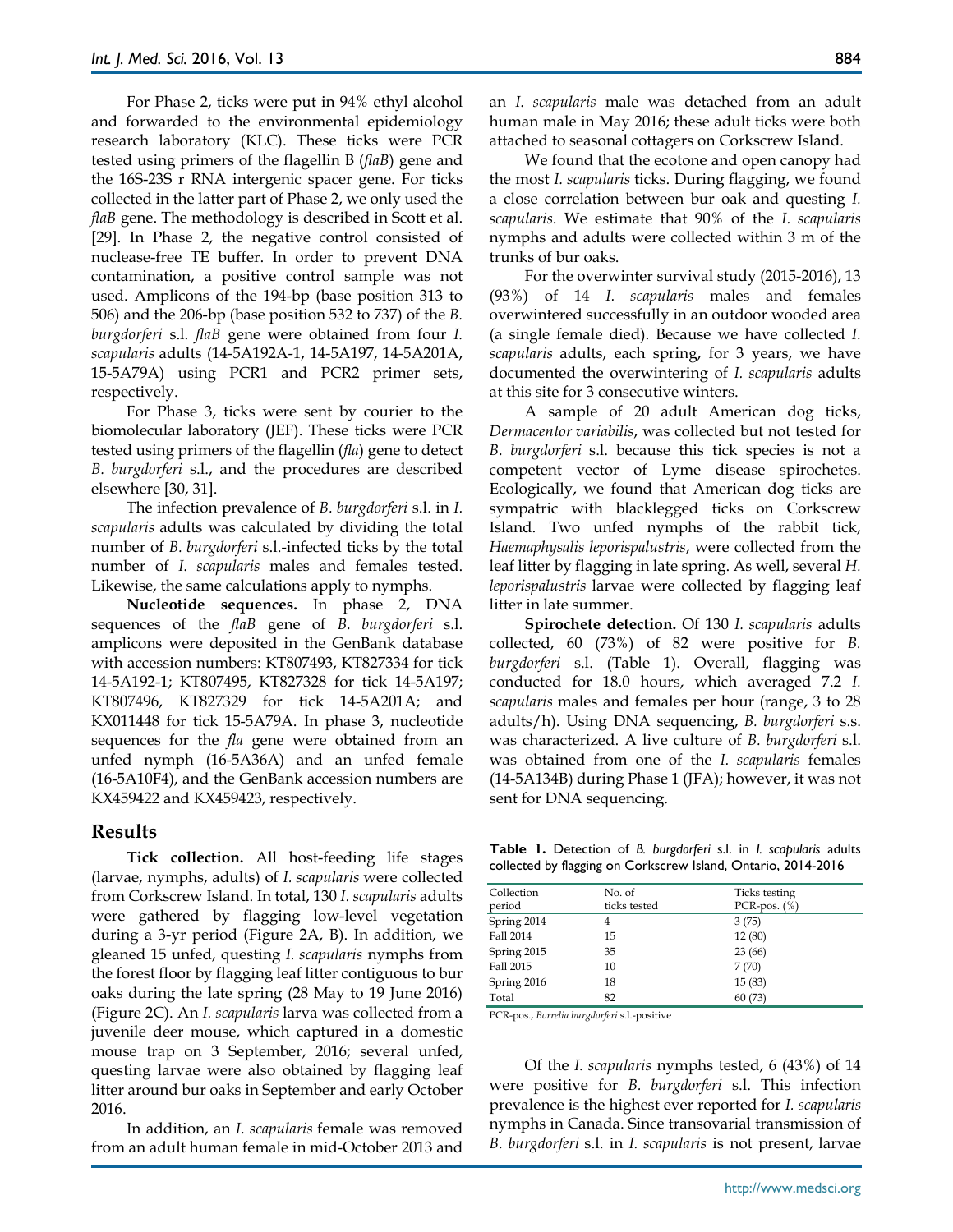were not tested for *B. burgdorferi* s.l. The collection of all host-feeding stages (larva, nymph, adult) of *I. scapularis* underpins the presence of an established population of *I. scapularis* on Corkscrew Island. In addition, the two *H. leporispalustris* nymphs were tested for *B. burgdorferi* s.l., but were negative.

## **Discussion**

**Significant epidemiological findings.** We document a hyperendemic area for Lyme disease on Corkscrew Island, and validate that *I. scapularis* ticks overwinter successfully on this island. At the same time, we report the most northern Lyme disease endemic area in Ontario. All three host-feeding life stages were collected in a single year, and these collections confirm an established population of blacklegged ticks. The infection prevalence for adult *B. burgdorferi* s.l. was 73%; this is the highest infection prevalence reported anywhere in Canada. Additionally, 43% of *I. scapularis* nymphs were infected with Lyme disease spirochetes; this is the highest nymphal infection rate for *I. scapularis*  reported in Canada. Our findings show that people frequenting Corkscrew Island should take precautions to avoid contracting Lyme disease and associated tick-borne diseases.

**Establishment on Corkscrew Island of** *I. scapularis.* There are several possible ways that *B. burgdorferi* s.l.-infected *I. scapularis* could have become established on Corkscrew Island. Geographically, the closest point between the island and the mainland is 1.5 km (Figure 1). White-tailed deer are good swimmers, and can easily make the crossing; in fact, a Sitka black-tailed deer, *Odocoileus hemionus sitkensis*, was reported to have swum 22.5 km from one island to another island along Alaska's southeastern coast [32]. In late fall and spring, white-tailed deer have hollow hair, which adds buoyancy for long-distance crossings. When Lake of the Woods freezes in late December and early January for several months each winter, large mammals (i.e., white-tailed deer, black bear, gray wolves) can cross the ice from the mainland, unhindered. However, *I. scapularis* ticks are not questing in this frigid weather when sub-zero temperatures and snow cover prevail. Therefore, *I. scapularis* would not be introduced during the winter. With an overwinter survival of 93% at this site, we show that *I. scapularis* is well adapted to withstand cold climes. Black bears are also good swimmers, and have been seen swimming to Corkscrew Island. Black bears could, likewise, bring *I. scapularis* ticks to the island [33]. Additionally, a person with a companion animal, such as a dog, could introduce all 3 host-feeding life stages of *I. scapularis*. If a gravid female is introduced by a transient mammal from the

mainland, it could oviposit in the leaf litter on Corkscrew Island; however, the progeny would not be infected with *B. burgdorferi* s.l. Transovarial transmission of *B. burgdorferi* s.l. is not present in *I. scapularis* ticks. Alternatively, a heavily-infested songbird with *I. scapularis* immatures could start an established population of *I. scapularis* [34]. Since songbirds transport *B. burgdorferi* s.l.-infected *I. scapularis* immatures, it is most likely avian hosts were the original mode of establishing a Lyme disease endemic area on Corkscrew Island.

A high prevalence of *B. burgdorferi* s.l. in an established population of *I. scapularis* indicates that Lyme disease spirochetes have likely been present for many years. For example, this phenomenon is borne out at Point Pelee National Park, Ontario, at the southern tip of Canada; there, Banerjee et al. [35] found that the *B. burgdorferi* s.l. infection prevalence in 1997 was nil. Later, Thorndyke [36] revealed that the prevalence of *B. burgdorferi* s.l. in *I. scapularis* adults shifted gradually and incrementally from 5.5% (2005) to 27.4 (2012). Although there was a fluctuation of *B. burgdorferi* s.l. presence from year to year, there was an increase in infection prevalence with time. Historically, Watson and Anderson [37] provide the first account of an established population of *I. scapularis* in Canada; field studies in 1972 and 1973 revealed all host-feeding life stages of *I. scapularis* at Long Point, Ontario. Because the infection prevalence (73%) of *B. burgdorferi* s.l. in *I. scapularis* adults on Corkscrew Island is higher than Long Point, Ontario (60%), we suggest that the *I. scapularis* breeding colony on Corkscrew Island pre-dates the one at Long Point, but was overlooked.

There is anecdotal evidence that patients have contracted Lyme disease on Corkscrew Island and the surrounding area. These patients developed multiple clinical symptoms indicative of Lyme disease, including progressive arthritis, neurological deficits, and profound fatigue. Of medical significance, Scrimenti [38] described an erythematous rash on a patient (a physician), who was bitten by a tick while grouse hunting in the fall of 1969 in Wisconsin; he represents the first recognized case of Lyme disease in North America in modern history. The attached tick was most likely an *I. scapularis* female because American dog ticks (*D. variabilis*) do not quest in October in this geographic area.

Based on accumulated degree-days and the placement of *I. scapularis* ticks in outdoor housing units, Lindsay et al. [39] postulated that the climate in the Kenora District, Ontario was not warm enough for *I. scapularis* to survive and become an established population. These researchers stated that *I. scapularis* would be limited to areas of Ontario south of an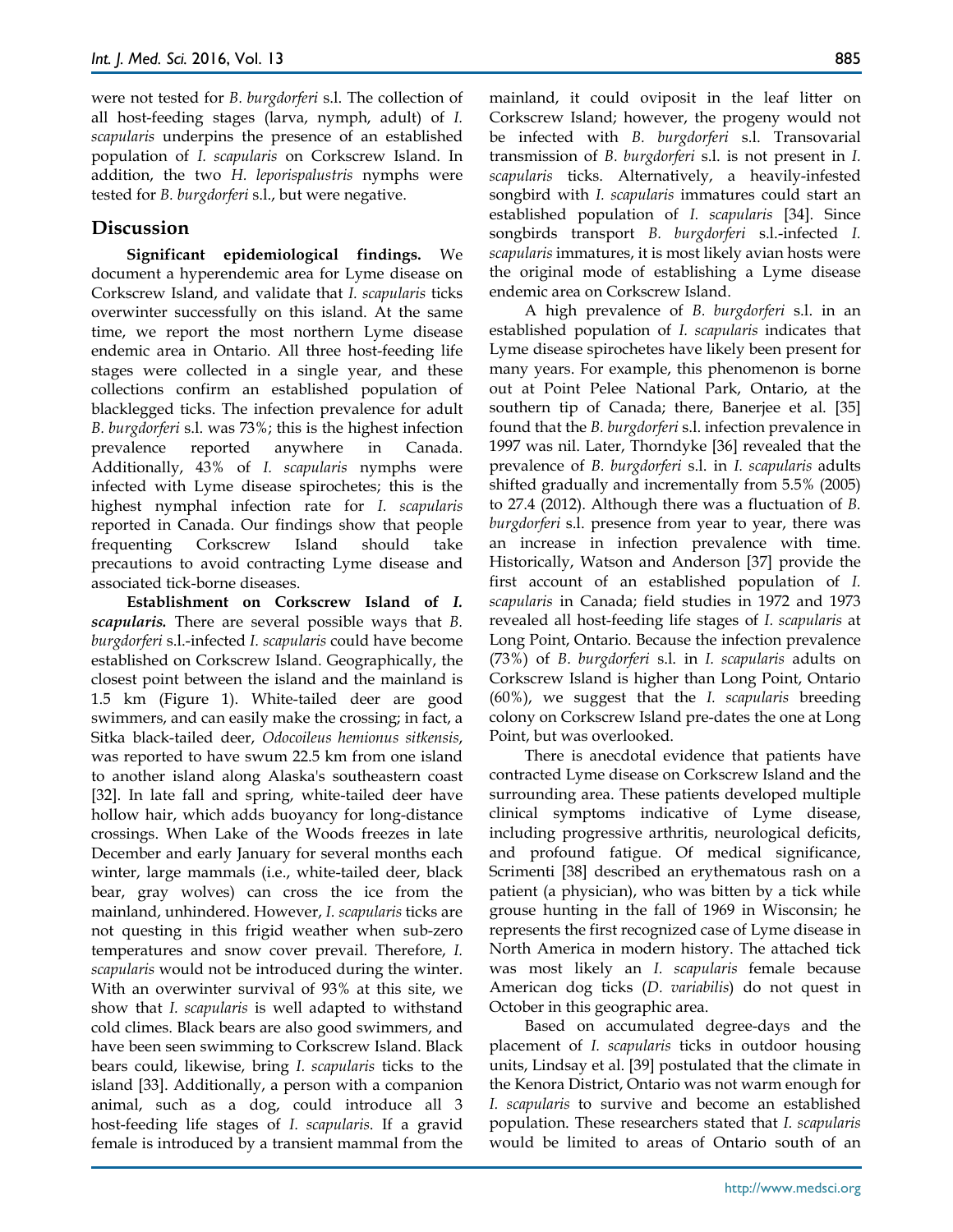imaginary line between North Bay and Thunder Bay, and westward to the Rainy River District, which is south of Kenora. Conversely, our study clearly shows that there are adequate degree-days for *I. scapularis* to thrive on Corkscrew Island. In the present study, blacklegged tick adults were winter hardy for 3 consecutive winters (2014, 2015, 2016). What was once considered by some researchers as a hostile environment for *I. scapularis* has turned out to be one of the most hyper endemic areas for Lyme disease in Canada.

Blacklegged ticks have an innate ability to withstand weather extremes [40]. Based on historical annual weather data, the maximum extreme high at Kenora was recorded at 36ºC, whereas the minimum extreme low was -44ºC. The normal accumulated snow cover is 22 cm (Environment Canada). Blacklegged ticks are adapted to these conditions because they have antifreeze-like compounds (glycoproteins) in their bodies [41]. Since sub-zero, ambient air temperatures prevail at Corkscrew Island throughout the winter, *I. scapularis* can survive in the leaf litter under an insulating blanket of snow. During hot summer days, they descend into the cool, moist leaf litter, and re-hydrate. Based on our studies, harsh ambient air temperatures are not a limiting factor in the survival of *I. scapularis* in the Kenora District.

**High prevalence of** *B. burgdorferi* **s.l.** On Corkscrew Island, there are several biotic factors that could contribute to the exceptionally high prevalence of *B. burgdorferi* s.l. in *I. scapularis*. Small mammals, which are reservoir-competent hosts for *B. burgdorferi* s.l. include: deer mice [42, 43], northern short-tailed shrew [44, 45], eastern chipmunks [46, 47], meadow voles [48], and southern red-backed voles [49]. Although white-tailed deer are incompetent reservoirs of *B. burgdorferi* s.l. [50], they act as amplifying hosts of *I. scapularis* ticks, and support their reproduction. Alternate hosts for *I. scapularis* adults include: woodchuck, American red squirrel, raccoon, red fox, gray wolf, and American black bear [51, 52]. Blacklegged tick males and females commonly mate on deer and, when females become fully engorged, they drop from their hosts into the leaf litter of tick-conducive habitats. Because blacklegged ticks are subject to desiccation, they favour sheltered woodlands and shady ecotones, and employ ambush strategies to parasitize their hosts.

When small mammals transect the microhabitat where *I. scapularis* females have deposited their eggs, they can become highly parasitized by hundreds of host-seeking larvae [34]. If these small mammals are already spirochetemic, they can transmit *B. burgdorferi*  s.l. to the larvae during feeding and, subsequently, these replete larvae will transstadially pass Lyme

disease spirochetes to nymphs during the larva-nymph moult. During the next blood meal, these nymphs can transmit spirochetes to the next hosts. Since white-footed mice, *Peromyscus leucopus*, are not present on Corkscrew Island, the high prevalence of *B. burgdorferi* s.l. in *I. scapularis* elucidates the fact that this small mammal is not needed to maintain a high level of borrelial endemicity. With such a high prevalence of *B. burgdorferi* s.l. in *I. scapularis* adults on Corkscrew Island, we found that the enzootic transmission cycle of *B. burgdorferi* s.l. is very efficient.

**Questing activity of blacklegged ticks tied to oaks.** In the present study, approximately 90% of the *I. scapularis* ticks were collected within 3 m of the trunks of bur oaks. Ostfeld et al. [53] found that whenever there is an abundant acorn crop, the number of mice significantly increased the following year and, likewise, the number of *I. scapularis* nymphs on white-footed mice strengthened. Large mast production provides highly nutritious food for both cricetid (i.e., deer mice) and sciurid (i.e., eastern chipmunks) rodents and white-tailed deer. Gravid females frequently drop from their hosts (i.e., white-tailed deer) in juxaposition to bur oaks. Stafford [54] discovered that *I. scapularis* larvae normally travel no more than 40 cm, but can crawl up to 2 m from the egg-laying site. In addition, Carroll [55] collected larvae on the trunks of oaks to a height of 2 m, which indicates that gravid females frequently drop from their hosts near oak trees. When we mapped the position of bur oaks and the sites where *I. scapularis* adults and nymphs were collected, we found that there was a direct correlation between these two biotic variables. Not only do bur oaks act as a source of high energy acorns, they provide a tick-conducive habitat for *I. scapularis*. As well, bur oaks act as a communal hub for deer and small mammals, and provide high-energy food for deer and reservoir-competent rodents. Moreover, other arboreal plants, such as American hazelnuts and Saskatoon berries, provide nutrition for rodents.

Blacklegged ticks use chemosensilla (sense organs) to detect ammonia, carbon dioxide, lactic acid, and various phenols [56]. These compounds play a vital role in finding their hosts. In particular, blacklegged ticks are attracted to host scent trails and the source of ammonia, which is generated by animal by-products (e.g., urine, faeces). Another tick attractant, lactic acid, is produced by mammalian hosts during normal metabolism and exercise. Phenols are present in urine, sweat, body odor, and estrogen hormones (i.e., estradiol), and are also released from decomposing leaf litter. Moreover, carbon dioxide from exhaled breath stimulates ticks,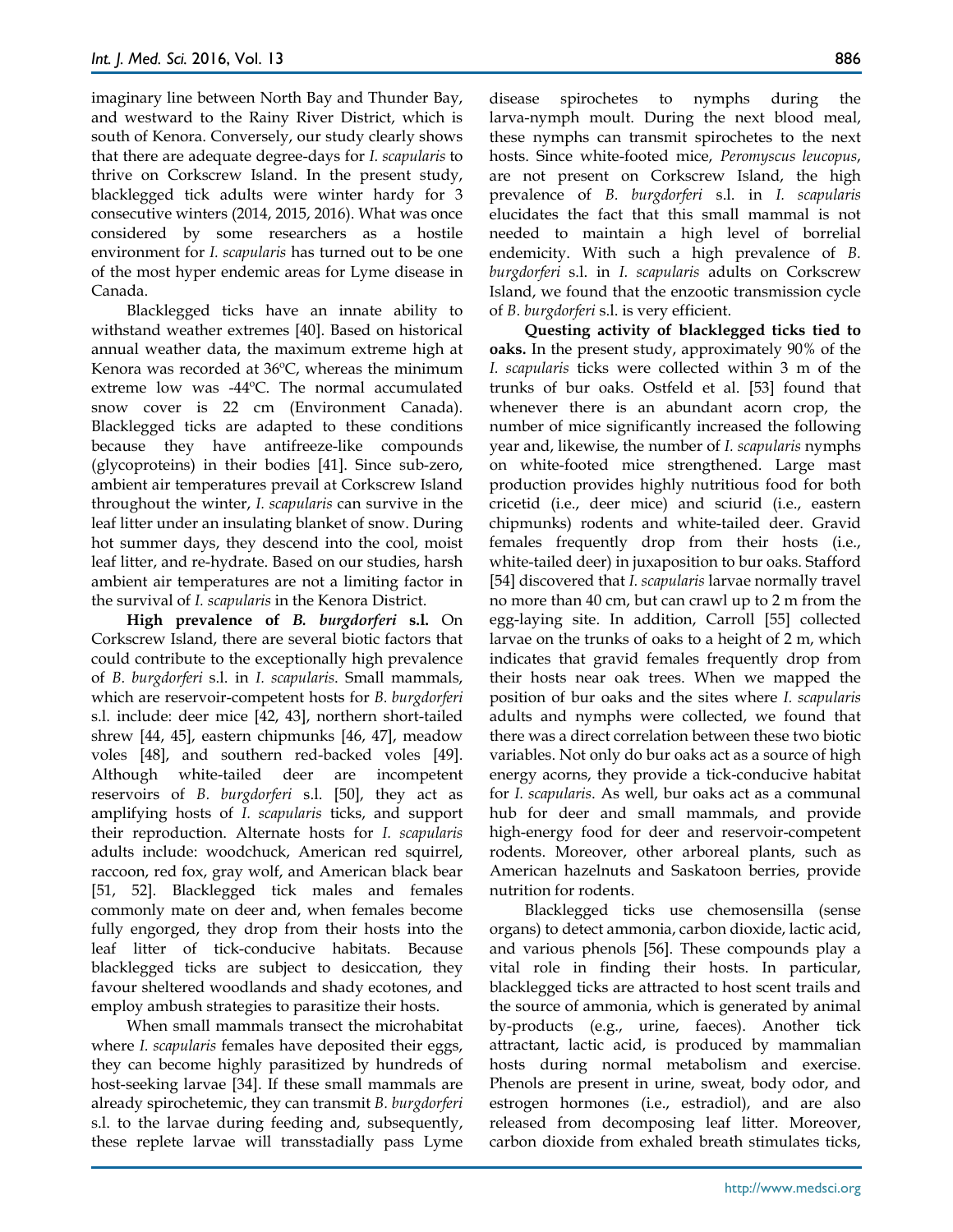and activates front leg flailing. Tick chemosensilla continue to be active as long as there is a chance of parasitizing an approaching host [56]. In the spring, gravid females commonly lay their eggs in the leaf litter in close proximity to bur oaks on Corkscrew Island, and start a new generation of *I. scapularis*.

When we flagged the leaf litter in the vicinity of bur oaks, we found that blacklegged tick nymphs were actively questing in late May through June. After nymphs parasitize a host and obtain a blood meal, they will moult to adults in 5 to 9 weeks. If they are not successful in parasitizing a host during the summer, they will overwinter and start host-seeking in the spring. Based on the presence of nut-producing oaks and highly-efficient, reservoir-competent hosts, Corkscrew Island has natural amenities (i.e., ideal microclimate, suitable hosts) to support an established population of *I. scapularis.* Moreover, the abundance of reservoir-competent hosts on Corkscrew Island helps to reinforce and sustain the enzootic transmission of *B. burgdorferi* s.l.

**Presence of** *I. scapularis* **immatures on Corkscrew Island.** In this study, we focused on the collection of *I. scapularis* adults because they are the easiest to collect and they have had two previous blood meals and represent the highest level of *B. burgdorferi* s.l. infectivity. Over the 3-year study period, we allowed enough time for this tick species to complete its entire life cycle. Rand et al. [57] found that when white-tailed deer, which are reservoir-incompetent hosts, were completely and permanently eliminated from Monhegan Island, 16 km off Maine's coast, the *B. burgdorferi* s.l. infection prevalence in *I. scapularis* adults dropped from 75% to 29% in four years. Based on their findings, we can hypothesize that *I. scapularis* larvae and nymphs are feeding on small mammals with a high prevalence of spirochete infection on Corkscrew Island, and that these ixodid immatures become infected with *B. burgdorferi* s.l. from spirochetemic hosts. Since unfed *I. scapularis* nymphs had infection prevalence of 43%, terrestrial small mammals are probably acting as the reservoirs for spirochetal infection. Because both *I. scapularis* nymphs and adults on Corkscrew Island have such an elevated prevalence of *B. burgdorferi* s.l., we have substantial evidence that Lyme disease spirochetes are cycling enzootically within this highly endemic focus.

Small mammals are maintenance hosts and birds are incidental hosts in the enzootic cycle of *B. burgdorferi* s.l. [44]. Without larvae and nymphs feeding on highly-infected *B. burgdorferi* s.l. reservoirs, *I. scapularis* adults would not be able to acquire high infectivity, namely 73%, in our study. Scott and Durden [21] found that bird-feeding *I. scapularis* 

nymphs collected in central and eastern Canada had an infection prevalence of 35%. Most significantly, when replete *B. burgdorferi* s.l.-infected *I. scapularis*  nymphs drop to the leaf litter from avian hosts, they do not double their infection prevalence, and would not have obtained the infection prevalence of 73%. Since songbird-derived *I. scapularis* immatures only generate a *B. burgdorferi* s.l.-infection prevalence of 35% or less, we conclude that *I. scapularis* adults with an infection prevalence of 73% originate from terrestrial reservoir hosts on Corkscrew Island. In order for a high *B. burgdorferi* s.l. prevalence to be maintained, there must be large mammals for *I. scapularis* females to acquire blood meals, and males and females to mate. White-tailed deer, black bears, raccoons, red fox, and gray wolves act as suitable hosts on Corkscrew Island to facilitate mating of *I. scapularis* adults and propagate a new generation of *I. scapularis* ticks [33]. In addition, unfed nymphs are actively questing in late June for highly efficient, reservoir-competent, small- and medium-sized hosts on Corkscrew Island. With respect to spirochete infection, an unfed nymph is one and the same as a replete larva; the only difference, is that it has gone through the larva-nymph moult. Likewise, males and unfed females are analogous to fully engorged nymphs; only, they have advanced through the nymph-adult moult. With the collection of all 3 host-feeding life stages in a single year, we are assured that an established population of *I. scapularis* is present on Corkscrew Island. Moreover, our findings underpin the fact that this tick species is cycling through all life stages (egg, larva, nymph, adult). Now that we have studied *I. scapularis* for three years, and have allowed it to complete it's 2-year life cycle, we fulfil the criteria for an estabished population of *I. scapularis* on Corkscrew Island.

**Transportation of** *I. scapularis* **to Corkscrew Island by songbirds.** Migratory songbirds play a key role in the wide dispersal of *I. scapularis* larvae and nymphs. Peak northward songbird migration in Canada occurs during May and early June, and this time of year coincides with the peak questing period of *I. scapularis* nymphs. When Neotropical and southern-temperate passerines make landfall at food-rich stopovers located along their migration routes, they can be parasitized by *I. scapularis* larvae and nymphs. Along the flight path, tick-infested songbirds could release *I. scapularis* immatures on Corkscrew Island and the surrounding islands and on the mainland. Anderson & Magnarelli [44] reported 19 *I. scapularis* nymphs on an American Robin, *Turdus migratorius*, and 21 larvae on a Swamp Sparrow, *Melospiza georgiana*. If passerines are highly infested with *I. scapularis* immatures, they can initiate new foci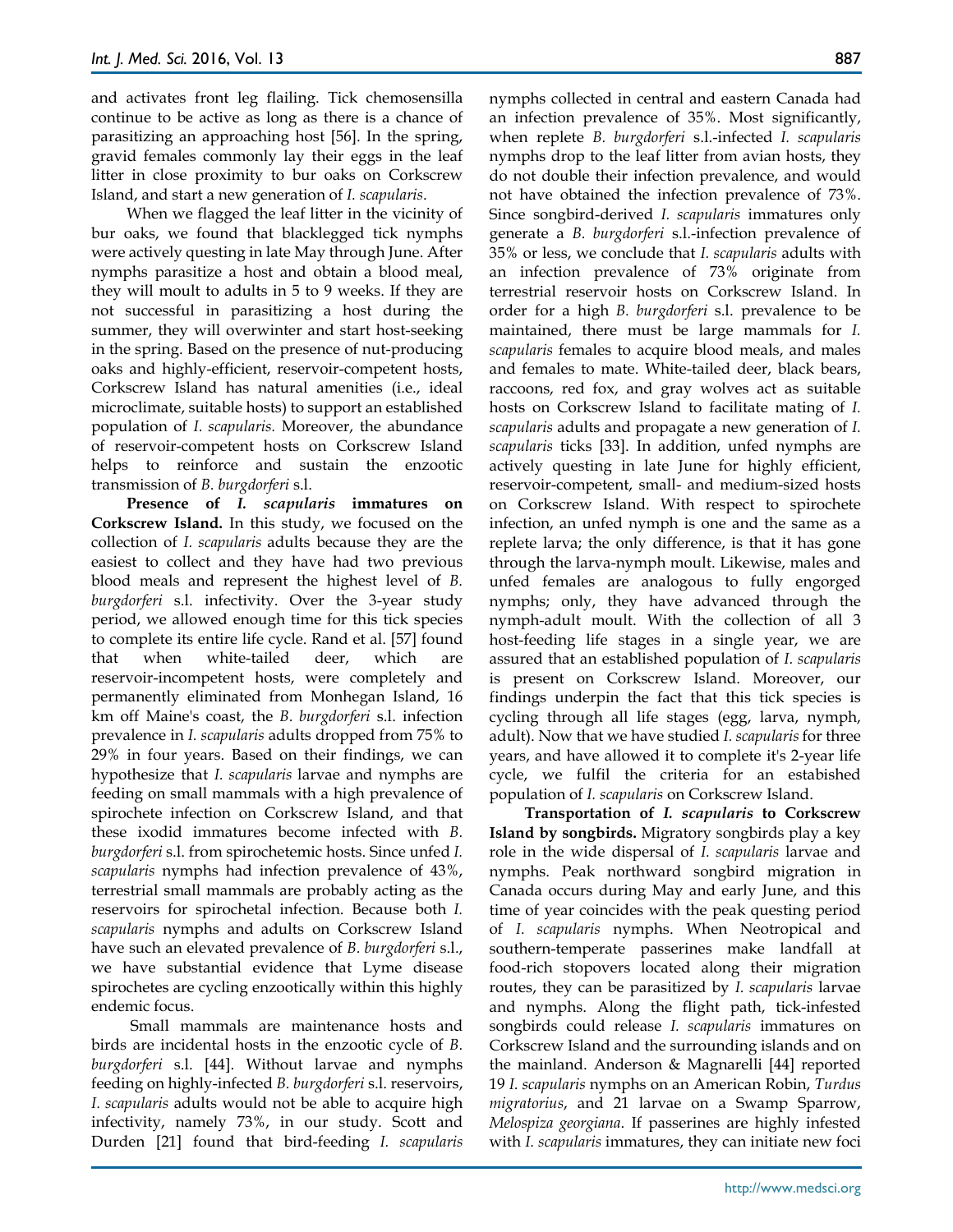of *I. scapularis* [34]. These bird-feeding ticks can be infected with *B. burgdorferi* s.l. and other tick-associated pathogens. Passerines may also acquire *I. scapularis* immatures on Corkscrew Island and transport them to the surrounding islands and the mainland.

En route to the boreal forest, passerines widely disperse Lyme disease vector ticks across Canada during northbound spring migration [16-21, 58-63]. Long-distance migrants transport Neotropical ticks to Canada from as far south as Brazil [61-63]. Notably, Scott and Durden [21] found that 35% of the *I. scapularis* nymphs collected from songbirds in eastern and central Canada were infected with *B. burgdorferi* s.l. Since the infection prevalence in the *I. scapularis* adults on Corkscrew Island is double the level of infection in incoming replete, songbird-transported *I. scapularis* nymphs, we suggest that this tick population has a long history of being established for decades prior to 1972 in this northern locality.

**Prevention strategies to minimize** *I. scapularis***.** Several attempts have been made in North America to minimize the presence of *I. scapularis*. When white-tailed deer were extirpated on Monhegan Island, Maine, the incidence of *I. scapularis* was reduced but not eliminated [57]; songbirds continue to introduce *I. scapularis* larvae and nymphs annually. On Corkscrew Island, birds can re-introduce *I. scapularis* immatures and, similarly, deer parasitized by *I. scapularis* adults, can swim to the island. Controlled burns have temporally reduced the number of *I. scapularis* ticks, but the tick population replenished itself within three years [64-66]. To survive, ticks hide in protective sites, such as topsoil cracks, earthworm holes, and rotten logs. In order to make the environment less conducive to ticks, seasonal cottage owners on Corkscrew Island should keep grass cut and leaves raked [67]. Timely acaricide sprays have helped to reduce the occurrence of *I. scapularis*, but have failed to completely eliminate *I. scapularis* colonies [68]. On Corkscrew Island, bur oaks should be cut down around cottages and outbuildings to deter deer and rodents. Compost bins exacerbate the tick problem because they attract rodents infested with ticks. At the end of the day, cottagers and visitors should do a full body tick check. If a tick is found attached, take a close-up, digital, colored photograph to document the tick bite. The attached tick should be removed promptly with fine-pointed stainless steel tweezers. Grip the hypostome (barbed mouthpart) at the surface of the skin, and gently and firmly pull tick straight out. The tick should be kept for identification and PCR testing. The tick can be preserved in a tightly sealed vial of rubbing alcohol or ethanol.

Lyme disease is a zoonotic spirochetosis that is typically transmitted to humans and other vertebrates by ixodid ticks. Transmission normally occurs 24-48 hours after tick attachment [68]; however, Cook [69] reports transmission of Lyme disease spirochetes in less than 16 hours, especially if the tick salivary glands are infected. Notably, other tick-borne pathogens can be transmitted much quicker. For instance, Powassan virus can be transmitted in less than 15 minutes [70]. After transmission, Lyme disease spirochetes progress and circulate throughout the body, and can simultaneously affect many organs and tissues. Patients may have an erythematous rash (i.e., bull's-eye, homogenous, atypical, erythema multiforme); however, 42% or less, have a rash [71-74]. As this multisystem disease advances, patients can present with a diverse array of symptoms, including fatigue, flu-like symptoms, arthritis, inflammation, radicular pain, peripheral neuropathy, and cognitive dysfunction [75]. Spirochetes evade host defenses, locate intracellularly, and form more resistant forms [76]; they also attach to, invade, and kill B and T lymphocytes [77]. As the zoonosis advances, spirochetes produce neurotoxins that induce inflammatory cytokines (i.e., interleukin 1, interleukin 6, TNF-alpha) [78, 79], and can result in mitochondrial dysfunction, oxidative stress, and physical and hormonal abnormalities [79, 80]. If left untreated or inadequately treated, *B. burgdorferi* s.s. will sequester and persist in deep-seated tissue, including brain [81-83], bone [84], collagenous tissues (ligaments, tendons) [85, 86], eye [87], glial and neuronal cells [88, 89], muscle [90], and fibroblasts/scar tissue [91]. Since *B. burgdorferi* s.s. is pleomorphic, treatment must take into account diverse forms (i.e., spirochetes, round bodies, blebs, granules); collectively, they form slime-coated, polysaccharide matrices, called biofilms [92]. Persister cells, which survive antimicrobials, must be recognized in refractory cases [93]. Lyme disease, which often manifests as a chronic infection, can sometimes be fatal [71, 81, 94]. Since spirochetes lodge in human testicles, semen, and vaginal secretions, *B. burgdorferi* s.s. can be sexually transmitted [95, 96]. Early treatment is very important; delayed treatment of Lyme disease may be long and difficult [97, 98].

In conclusion, we collected all 3 host-feeding life stages of *I. scapularis*, and provide the first authentic report of an established population on Corkscrew Island, Kenora District. We document the northernmost known breeding colony of *I. scapularis* in Ontario. This northerly hyperendemic area for Lyme disease has a *B. burgdorferi* s.l. infection prevalence of 73%, and constitutes the highest known infection prevalence for *B. burgdorferi* s.l. in all of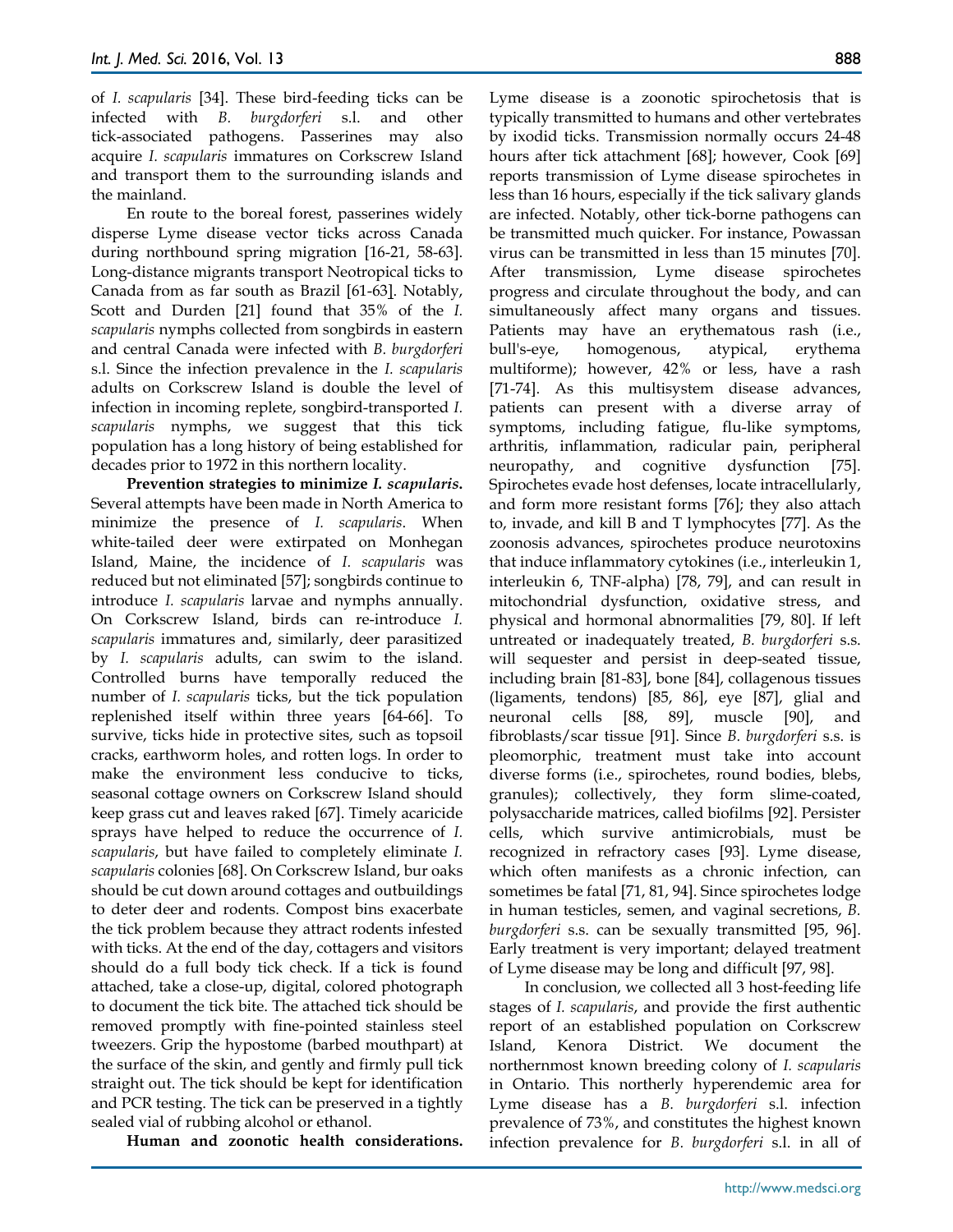Canada. Our study reveals that white-footed mice are not the primary reservoirs of *B. burgdorferi* s.l. at this site or possibly at other sites in North America. Not only is there a well-established population of *I. scapularis* on Corkscrew Island, ticks are infected with *B. burgdorferi* s.s., which is pathogenic to humans and certain domestic animals. Health-care providers need to be aware that anyone visiting Corkscrew Island during the temperate months can contract Lyme disease. Public health officials are legally obligated to warn the public that this Lyme disease hotspot poses a major public health risk.

#### **Acknowledgments**

We thank a local volunteer who collected ticks and a wildlife biologist for background information. We are indebted to Elizabeth E. Alves, Angela Bransfield, and Kenny Lou for technical assistance. We are grateful to Kellyn Hough and Monica Young for taking the photographs of the *I. scapularis* ticks and to John Ward for providing computer graphics. Funding for this tick study was supported in part by Lyme Ontario.

#### **Competing Interests**

The authors have declared that no competing interest exists.

#### **References**

- 1. Burgdorfer W, Barbour AG, Hayes SF, et al. Lyme disease―a tick-borne spirochetosis? Science 1982; 216: 1317-1319. doi:10.1126/science.7043737
- 2. Baranton G, Postic D, Saint Girons I, et al. Delineation of *Borrelia burgdorferi* sensu stricto, *Borrelia garinii* sp. nov. and group VS461 associated with Lyme borreliosis. Int J Syst Bacteriol. 1992; 42: 378-383. doi: 10.1099/00207713-42-3-378
- Marconi RT, Liveris D, Schwartz I. Identification of novel insertion elements, restriction fragment length polymorphism patterns, and discontinuous 23S rRNA in Lyme disease spirochetes: phylogenetic analysis of rRNA genes and their intergenic spacers in *Borrelia japonica* sp. nov. and genomic group (*Borrelia andersonii* sp. nov.) isolates. J Clin Microbiol. 1995; 33: 2427-2434. http://www.researchgate.net/publication/15705144\_4
- 4. Postic D, Ras NM, Lane RS, et al. Expanded diversity among Californian *Borrelia* isolates and description of *Borrelia bissettii* sp. nov. (formerly *Borrelia* group DN127). J Clin Microbiol. 1998; 36: 3497-3504. http://www.ncbi.nlm.nih.gov/pmc/articles/PMC105228/
- 5. Smith RP, Muzaffar SB, Lavers J, et al. *Borrelia garinii* in seabird ticks (*Ixodes uriae*), Atlantic coast, North America. Emerg Infect Dis. 2006; 12: 1909-1912. doi:10.3201/eid1212.060448
- 6. Rudenko N, Golovchenko M, Grubhoffer L, et al. *Borrelia carolinensis* sp. nov., a new (14th) member of the *Borrelia burgdorferi* sensu lato complex from southeastern region of the United States. J Clin Microbiol. 2009; 47: 134-141. doi: 10.1099/ijs.0.021436-0
- Rudenko N, Golovchenko M, Lin T, Gao L, et al. Delineation of a new species of the *Borrelia burgdorferi* sensu lato complex, *Borrelia americana* sp. nov. J Clin Microbiol. 2009; 47: 3875-3880. doi: 10.1128/JCM.01050-098
- 8. Margos G, Hojgaard A, Lane RS, et al. Multilocus sequence analysis of *Borrelia bissettii* strains from North America reveals a new *Borrelia* species, *Borrelia kurtenbachii*. Ticks Tick Borne Dis. 2010; 1: 151-158. doi: 10.1016/j.ttbdis.2010.09.002
- 9. Pritt BS, Mead PS, Hoang Johnson DK, et al. Identification of a novel pathogenic *Borrelia* species causing Lyme borreliosis with unusually high spirochaetaemia: a descriptive study. Lancet Infect Dis. 2016; 16: 556-564. http://dx.doi.org/10.1016/S1473-3099(15)00464-8. Corrections: Lancet Infect Dis. 2016; 16. http://dx.doi.org/10.1016/S1473-3099(16)30065-2
- 10. Scott JD. *Borrelia mayonii*: prying open Pandora's box of spirochetes. Lancet Inf Dis. 2016; 16: 637. http://dx.doi.org/10.1016/S1473-3099(16)30053-6
- 11. Girard YA, Fedorova N, Lane RS. Genetic diversity of *Borrelia burgdorferi* and detection of *B. bissettii*-like DNA in serum of north-coastal residents. J Clin Microbiol. 2011; 49: 945-954. doi: 10.1128/JCM.01689.10
- 12. Clark KL, Leydet B, Hartman S. Lyme borreliosis in human patients in Florida and Georgia, USA. Int J Med Sci. 2013; 10: 915-931. doi:10.7150/ijms.6273
- 13. Rudenko N, Golovchenko M, Vancová M, et al. Isolation of live *Borrelia burgdorferi* sensu lato spirochetes from patients with undefined disorders and symptoms not typical for Lyme borreliosis. Clin Microbiol Infect. 2016; 22: 267.e9-267.e15. doi:10.1016/j.cmi.2015.11.009
- 14. Golovchenko M, Vancová M, Clark KL, et al. A divergent spirochete strain isolated from a resident of the southeastern United States was identified by multilocus sequence typing as *Borrelia bissettii*. Parasit Vectors. 2016; 9: 68. doi: 10.1186/S13071-016-1353-4
- 15. Keirans JE, Hutcheson HJ, Durden LA, et al. *Ixodes* (*Ixodes*) *scapularis* (Acari: Ixodidae): redescription of all active stages, distribution, hosts, geographical variation, and medical and veterinary importance. J Med Entomol. 1996; 33: 297-318. http://www.ncbi.nlm.nih.gov/pubmed/8667375
- 16. Scott JD, Fernando K, Banerjee SN, et al. Birds disperse ixodid (Acari: Ixodidae) and *Borrelia burgdorferi*-infected ticks in Canada. J Med Entomol. 2001; 38: 493-500. doi:10.1603/0022-2585-38.4.493
- 17. Morshed MG, Scott JD, Fernando K, et al. Migratory songbirds disperse ticks across Canada, and first isolation of the Lyme disease spirochete, *Borrelia burgdorferi*, from the avian tick, *Ixodes auritulus*. J Parasitol. 2005; 91: 780-790. doi:10.1645/GE-3437.1
- 18. Ogden NH, Lindsay RL, Hanincová K, et al. Role of migratory birds in introduction and range expansion of *I. scapularis* ticks and of *Borrelia burgdorferi* and *Anaplasma phagocytophilum* in Canada. Appl Environ Microbiol. 2008; 74: 1780-1790. doi:10.1128/AEM.01982-07. Erratum: Appl Environ Microbiol. 2008; 74: 3919. http://dx.doi.org/10.1128/AEM.00857-08
- 19. Scott JD, Lee MK, Fernando K, et al. Detection of Lyme disease spirochete, *Borrelia burgdorferi* sensu lato, including three novel genotypes in ticks (Acari: Ixodidae) collected from songbirds (Passeriformes) across Canada. J Vect Ecol. 2010; 35: 124-139. doi:10.1111/j.1948.7134.2010.00068.x
- 20. Scott JD, Anderson JF, Durden LA. Widespread dispersal of *Borrelia burgdorferi*-infected ticks collected from songbirds across Canada. J Parasitol. 2012; 98: 49-59. doi: 10.1645/GE-2874.1
- 21. Scott JD, Durden LA. New records of the Lyme disease bacterium in ticks collected from songbirds in central and eastern Canada. Int J Acarol. 2015; 41: 241-249. http://dx.doi.org/10.1080/01647954.2015.1038301
- 22. Banerjee SN, Christensen CI, Scott JD. Isolation of *Borrelia burgdorferi* on mainland Ontario. Can Com Dis Rep. 1995; 21: 85-86. www.ncbi.nlm.nih.gov/pubmed/762054
- 23. Morshed MG, Scott JD, Fernando K, et al. Distribution and characterization of *Borrelia burgdorferi* isolates from *Ixodes scapularis* and presence in mammalian hosts in Ontario, Canada. J Med Entomol. 2006; 43: 762-773. http://dx.doi.org/jmedent/43.4.762
- 24. Turtinen LW, Kruger AN, Hacker MM. Prevalence of *Borrelia burgdorferi* in adult female ticks (*Ixodes scapularis*), Wisconsin 2010-2013. J Vect Ecol. 2015; 40: 195-197. doi: 10.1111/jvec.12152
- 25. Keirans JE, Clifford CM. The genus *Ixodes* in the United States: a scanning electron microscope study and key to the adults. J Med Entomol. 1978 (Suppl 2): 149. doi:10.1093/jmedent/15.suppl2.1
- 26. Persing DH, Telford III SR, Spielman A, et al. Detection of *Borrelia burgdorferi*  infection in *Ixodes dammini* ticks with the polymerase chain reaction. J Clin Microbiol. 1990; 28: 566-572. http://www.ncbi.nlm.nih.gov/pubmed/1969867
- 27. Persing DH, Telford SR, Rys PN, et al. Detection of *Borrelia burgdorferi* DNA in museum specimens of *Ixodes dammini* ticks. Science 1990; 249: 1420-1423. doi:10.1126/science2402635
- 28. Scott JD, Anderson JF, Durden LA. First detection of Lyme disease spirochete *Borrelia burgdorferi* in ticks collected from a raptor in Canada. J Vet Sci Med Diagn. 2013; 2: 4. http://dx.doi.org/10.4172/2325-9590.1000123
- 29. Scott JD, Anderson JF, Durden LA, et al. Ticks parasitizing gallinaceous birds in Canada and first record of *Borrelia burgdorferi*-infected *Ixodes pacificus* (Acari: Ixodidae) from California Quail. Syst Appl Acarol. 2016; 12: 1-12. http://doi.org/10.11158/saa/21.1.1
- 30. Foley J, Piovia-Scott J. Vector biodiversity did not associate with tick-borne pathogen prevalence in small mammal communities in northern and central California. Ticks Tick Borne Dis. 2014; 5: 299-304. 10.1016/j.ttbdis.2013.12.003
- 31. Scott JD, Foley JE. Detection of *Borrelia americana* in the avian coastal tick, *Ixodes auritulus* (Acari: Ixodidae), collected from a bird captured in Canada. Open J An Sci. 2016; 6: 207-216. http://dx.doi.org/10.4236/ojas.2016.63027
- 32. Rue LL III. The deer of North America. 6th edition. Crown, New York: Outdoor Life Books; 1981.
- 33. Anderson JF. Mammalian and avian reservoirs for *Borrelia burgdorferi*. Ann N Y Acad Sci. 1988; 539: 180-191. doi:10.1111/j.1749-6632.1988.tb31852.x
- 34. Scott JD, Scott CM, Anderson JF. The establishment of a blacklegged tick population by migratory songbirds in Ontario, Canada. J Vet Sci Med. 2014; 2: 5. http://dx.doi.org/10.13188/2325-4645.1000005
- 35. Banerjee SN, Morshed MG, Scott JD. Epizootiology of the Lyme disease spirochete, *Borrelia burgdorferi* in blacklegged ticks, *Ixodes scapularis* and small mammals at Point Pelee National Park. Point Pelee National Park Library, Parks Canada, Leamington, Ontario. 2000.
- 36. Thorndyke R. Blacklegged tick (*Ixodes scapularis*) collection for testing for the Lyme disease bacteria (*Borrelia burgdorferi*) at Point Pelee National Park of Canada, 2012. Point Pelee National Park Library, Parks Canada, Leamington, Ontario. 2013.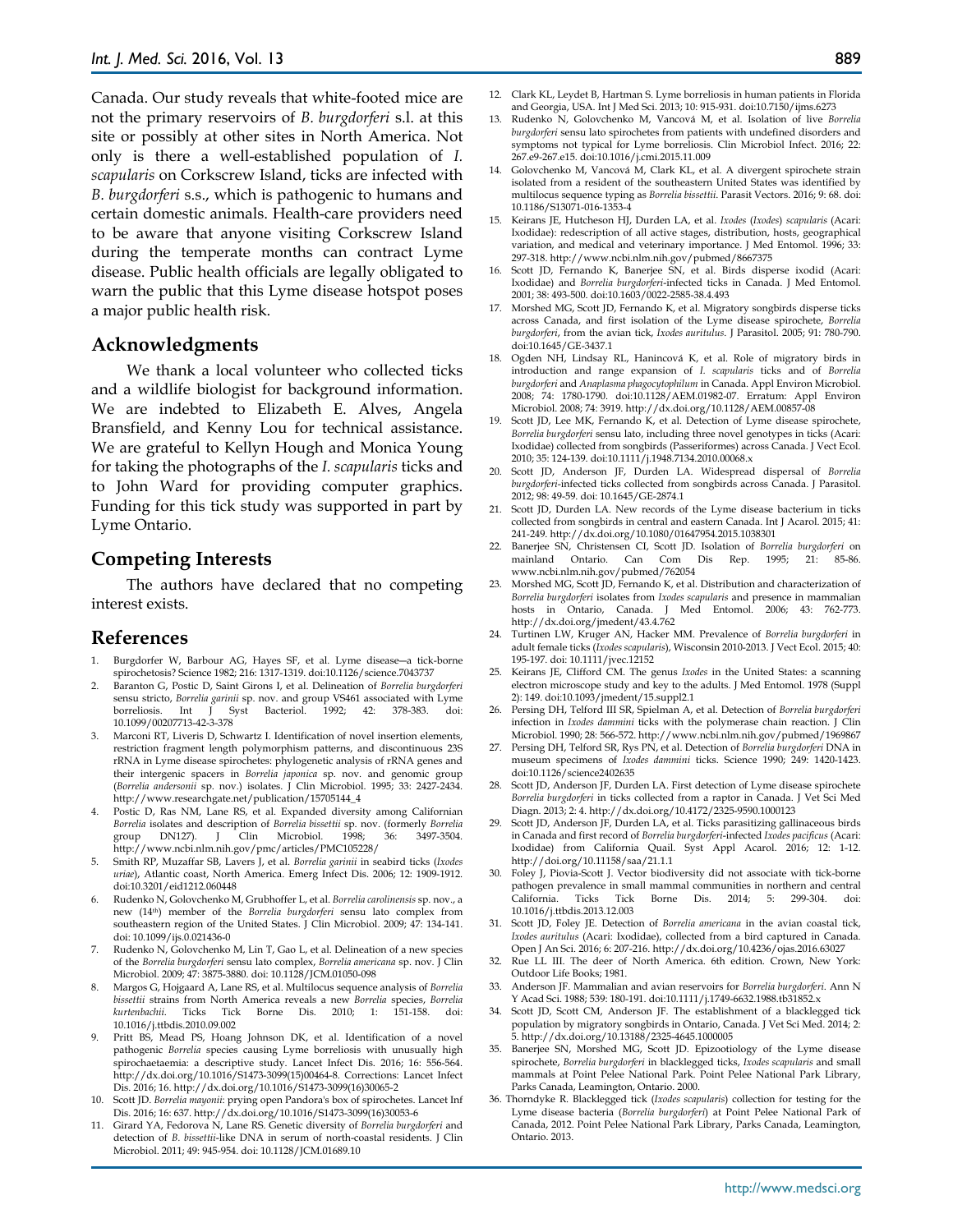- 37. Watson TG, Anderson RC. *Ixodes scapularis* Say on white-tailed deer (*Odocoileus virginianus*) from Long Point, Ontario. J Wildl Dis. 1976; 12: 66-71. http://dx.doi.org/10.7589/0090-3558-12.1.66
- 38. Scrimenti RJ. Erythema chronicum migrans. Arch Dermatol. 1970; 102: 104-105. doi: 10.1001/archderm.1970.04000070106017
- 39. Lindsay LR, Barker IK, Surgeoner GA, et al. Survival and development of *Ixodes scapularis* (Acari: Ixodidae) under various climatic conditions in Ontario, Canada. J Med Entomol. 1995; 32: 143-152. http://dx.doi.org/10.1093/jmedent/32.2.143
- 40. Vandyk JK. Survival of *Ixodes scapularis* (Acari: Ixodidae) exposed to cold. J Med Entomol. 1986; 33: 6-10. http://dx.doi.org/10.1093/jmedent/33.1.6
- 41. Heisig M, Abraham NM, Liu L, et al. Antivirlence properties of an antifreeze protein. Cell Reports. 2014; 9: Reports. http://dx.doi.org/10.1016/j.celrep.2014.09.034
- Loken KL, Wu C-C, Johnson RC, et al. Isolation of the Lyme disease spirochete from mammals in Minnesota. Exp Biol Med. 1985; 3: 300-302. doi:10.3181/00379727-179-42100
- 43. Peavey CA, Lane RS. Transmission of *Borrelia burgdorferi* by *Ixodes pacificus* nymphs and reservoir competence of deer mice (*Peromyscus maniculatus*) infected by tick-bite. I Parasitol. 1995: 81: 175-178. http://www.ncbi.nlm.nih.gov/pubmed/7707191
- 44. Anderson JF, Magnarelli LA. Avian and mammalian hosts for spirochete-infected ticks and insects in a Lyme disease focus in Connecticut. Yale J Biol Med. 1984; 57: 627-641. http://www.ncbi.nlm.nih.gov/pubmed/6516460
- 45. Telford III SR, Mather TN, Adler GH, et al. Short-tailed shrews as reservoirs of the agent of Lyme disease and human babesiosis. J Parasitol. 1990; 76: 681-683. http://www.jstor.org/stable/3282982
- 46. Anderson JF, Magnarelli LA, Burgdorfer W. Spirochetes in *Ixodes dammini* and mammals from Connecticut. Am J Trop Med Hyg. 1983; 32: 818-824. http://www.ncbi.nlm.nih.gov/pubmed/6881431
- 47. McLean RG, Ubico SR, Cooksey LM. Experimental infection of the eastern chipmunk (*Tamias striatus*) with the Lyme disease spirochete (*Borrelia burgdorferi*). J Wildl Dis. 1993; 29: 527-532. http://www.ncbi.nlm.nih.gov/pubmed/8258849
- Markowski D, Ginsberg HS, Hyland KE, et al. Reservoir competence of the meadow vole (Rodentia: Cricetidae) for the Lyme disease spirochete *Borrelia burgdorferi*. J Med Entomol. 1998; 35: 804-808. doi: 10.1093/jmedent/35.5.8044
- 49. Stone BL, Russart NM, Gaultney RA, et al. The western progression of Lyme disease: infectious and nonclonal *Borrelia burgdorferi* sensu lato populations in Grand Forks County, North Dakota. Appl Environ Microbiol. 2015; 81: 48-58. doi: 10.1128/AEM.02422-14
- 50. Telford III SR, Mather TN, Moore SI, et al. Incompetence of deer as reservoirs of the Lyme disease spirochete. Am J Trop Med Hyg. 1988; 39: 105-109. http://www.ncbi.nlm.nih.gov/pubmed3400797
- 51. Anderson JF. Mammalian and avian reservoirs for *Borrelia burgdorferi*. Ann New York Acad Sci. 1998; 539: 180-191. doi:10.1111/j.1749-6632.1988.tb31852.x
- 52. Anderson JF, Magnarelli LA. Enzootiology of *Borrelia burgdorferi* in the northeastern and northcentral United States. Biology of *Ixodes ricinus* complex ticks and Lyme disease. Acarology IX Symposia. 1999; 2: 385-389.
- 53. Ostfeld RS, Canham CD, Oggenfuss K, et al. Climate, deer, rodents, and acorns as determinants of variation in Lyme-disease risk. PLoS Biol. 2006; 4: e145. doi:10.1371/journal.pbio.0040145
- 54. Stafford III KC. Oviposition and larval dispersal of *Ixodes dammini* (Acari: Ixodidae). J Med Entomol. 1992; 29: 129-132. doi:10.1093/jmedent/29.1.129
- 55. Carroll JF. Occurrence of larval *Ixodes scapularis* (Acari: Ixodidae) on tree trunks. J Med Entomol. 1996; 33: 971-975. PMID: 8961648
- 56. Ladislav S, Sonenshine DE, Park Y, Žitňan D. Nervous and sensory systems: structure, function, genomics, and proteomics. In: Sonenshine DE & Roe RM, eds. Biology of Ticks, 2nd ed., Vol. 1. Oxford, England; New York, United States: Oxford University Press; 2014: 309-367.
- 57. Rand PW, Lubelczyk C, Holman MS, et al. Abundance of *Ixodes scapularis* (Acari: Ixodidae) after the complete removal of deer from an isolated offshore island, endemic for Lyme disease. J Med Entomol. 2004; 41: 779-784. doi: http://dx.doi.org/10.1603/0022-2585-41.4.779
- Scott JD. Birds widely disperse pathogen-infected ticks. In: Mahala G, ed. Seabirds and Songbirds: habitat preferences conservation and migratory behavior. Birds–evolution, behavior and ecology. New York: Nova Science Publishers, Inc.; 2015: 1-22.
- 59. Scott JD, Durden LA, Anderson JF. Infection prevalence of *Borrelia burgdorferi* in ticks collected from songbirds in far-western Canada. Open J An Sci. 2015; 5: 232-241. http://dx.doi.org/10.4236/ojas.2015.53027
- 60. Scott JD, Durden LA. Songbird-transported tick *Ixodes minor* (Ixodida: Ixodidae) discovered in Canada. Can Entomol. 2015; 147: 46-50. doi:10.40339/tce.2014.34
- 61. Scott JD, Durden LA. First record of *Amblyomma rotundatum* tick (Acari: Ixodidae) parasitizing a bird collected in Canada. Syst Appl Acarol. 2015; 20: 155-161. http://dx.doi.org/10.11158/saa.20.2.1
- 62. Scott JD, Durden LA. *Amblyomma dissimile* Koch (Acari: Ixodidae) parasitizes bird captured in Canada. Syst Appl Acarol. 2015; 20: 854-860. http://dx.doi.org/10.11158/saa.20.8.2
- 63. Scott JD, Clark KL, Foley JE, et al. First record of *Ixodes affinis* tick (Acari: Ixodidae) infected with *Borrelia burgdorferi* sensu lato collected from a migratory songbird in Canada. J Bacteriol Parasitol. 2016; 7: 3. http://dx.doi.org/10.4172/2155-9597.1000281
- 64. Stafford KC. Impact of controlled burns on the abundance of *Ixodes scapularis* J Med Entomol. 1998; www.entsoc.org/PDF/Pubs/Periodicals/JME/JMETOCS/PDF/me04980051 0.pdf
- 65. Wilson ML. Reduced abundance of adult *Ixodes dammini* (Acari: Ixodidae) following destruction of vegetation. J Econ Entomol. 1986; 79: 693-696. doi:10.1093/jme/79.3.693
- 66. Mather TN, Duffy DC, Campbell SR. An unexpected result from burning vegetation to reduce Lyme disease transmission risks. J Med Entomol. 1993; 30: 642-645. doi:10.1093/jmedent/30.3.642
- 67. Stafford KC, Kitron U. Environmental management for Lyme borreliosis control. In: Gray J, Kahl O, Lane RS, Stanek G, eds. Lyme borreliosis. Wallingham, England: CAB International; 2002: 301-334.
- Stafford KC. Tick Management Handbook. The Connecticut Agricultural Experiment Station. South Windsor, Connecticut, USA: EPS Printing II, LLC; 2007.
- 69. Cook MJ. Lyme borreliosis: a review of data on transmission time after tick attachment. Int J Gen Med. 2015; 8: 1-8. doi:10.21447/IJGM.S73791
- 70. Ebel GD, Kramer LD. Short report: duration of tick attachment required for transmission of Powassan virus by deer ticks. Am J Trop Med Hyg. 2004; 71: 268-271. http//www.ajtmh.org/content/71/3/268.full.pdf+html
- 71. Forrester JD, Meiman J, Mullins J, et al. Update on Lyme carditis, groups at high risk, and frequency of associated sudden cardiac death ― United States. MMWR. 2014; 63: 982-983. www.cdc.gov/mmwr/preview/mmwrhtml/mm6343a4.htm
- 72. Stonehouse A, Studdiford JS, Henry A. An update on the diagnosis and treatment of early Lyme disease: "focusing on the bull's eye, you may miss the mark." J Emerg Med. 2010; 39: e147-e151. jdc.jefferson.edu/cgi/viewcontent.cgi?article=1007&context=fmfp
- Berger BW, Krueger JG, Eshoo MW. Atypcial erythema migrans in patients with PCR-positive Lyme disease. Emerg Inf Dis. 2013; 19: 815-817. doi: 10.3201/eid1905.120796
- 74. Schuttelaar ML, Laeijendecker R, Heinhui RJ, et al. Erythema multiforme and persistent erythema as early cutaneous manifestations of Lyme disease. Am Acad Dermatol. 1997; 37: 873-875. Acad Dermatol. 1997; 37: 873-875. http://dx.doi.org/10.1016/SO190-9622(97)80015-1
- 75. Cameron DJ, Johnson LB, Maloney EL. Evidence assessments and guideline recommendations in Lyme disease: the clinical management of known tick bites, erythema migrans rashes and persistent disease. Expert Rev Anti Infect Ther. 2014; 12: 1103-1135. doi:10.1586/14787210.2014.940900
- Miklossy J. Bacterial amyloid and DNA are important constituents of senile plaques: further evidence of the spirochetal and biofilm nature of senile plaques. J Alzheimers Dis. 2016; 53: 1459-1473. doi: 10.3233/JAD-160451
- 77. Dorward DW, Fischer ER, Brooks DM. Invasion and cytopathic killing of human lymphocytes by spirochetes causing Lyme disease. Clin Infect Dis. 1997; 25 (Suppl 1): S2-S8. http://www.jstor.org/stable/4460119
- Zijkowska JM, Hermanowska-Szpakowicz T. New aspects of the pathogenesis of Lyme disease. Przeglad Epidemiologiczny. 2002; 56 (Suppl 1): S57-S67. http://www.ncbi.nlm.nih.gov/pubmd/12194230
- 79. Horowitz RI. Why can't I get better? Solving the mystery of Lyme & chronic disease. New York, USA: St. Martin's Press; 2013.
- 80. Peacock BN, Gherezghiher TB, Hilario J. New insights into Lyme disease. Redox Biol. 2015; 5: 66-70. http://doi.org/10.1016/j.redox.2015.03.002
- 81. Oksi J, Kalimo H, Marttila RJ, et al. Inflammatory brain changes in Lyme borreliosis: a report on three patients and review of literature. Brain. 1996; 119: 2143-2154. doi:10.1093/brain/119.6.2143
- 82. MacDonald AB. Alzheimer's neuroborreliosis with *trans*-synaptic spread of infection and neurofibrillary tangles derived from intraneuronal spirochetes. Med Hypotheses. 2007; 68: 822-825. doi:10.1016/j.mehy.2006.08.043
- 83. Miklossy J. Alzheimer's disease―a neurospirochetosis. Analysis of the evidence following Koch's and Hill's criteria. J Neuroinflammation. 2011; 8: 90. http://www.jneuroinflammation.com/content/8/90
- 84. Oksi J, Mertsola J, Reunanen M. Subacute multiple-site osteomyelitis cause by *Borrelia burgdorferi*. Clin Infect Dis. 1994; 19: 891-896. doi:10.1093/clinids/19.5.891.
- 85. Häupl T, Hahn G, Rittig M, et al. Persistence of *Borrelia burgdorferi* in ligamentous tissue from a patient with chronic Lyme borreliosis. Arthritis Rheum. 1993; 36: 1621-1626. doi:10.1002/(ISSN)1529-0131
- 86. Müller ME. Damage of collagen and elastic fibres by *Borrelia burgdorferi* ― known and new clinical histopathogical aspects. Open Neurol J. 2012; 6 (Suppl 1-M11): S179-S186. doi:10.2174/1874205X01206010179
- 87. Preac-Mursic V, Pfister HW, Spiegel H, et al. First isolation of *Borrelia burgdorferi* from an iris biopsy. J Clin Neuroophthalmol. 1993; 13: 155-161. http://journals.lww.com/jneuro-ophthalmology/Abstract/1993/09000/
- Ramesh G, Borda JT, Dufour J, et al. Interaction of the Lyme disease spirochete *Borrelia burgdorferi* with brain parenchyma elicits inflammatory mediators from glial cells as well as glial and neuronal apoptosis. Am J Pathol. 2008; 173: 1415-1427. doi:10.2353/ajpath.2008.080483
- Ramesh G, Santana-Gould L, Inglis FM, et al. The Lyme disease spirochete *Borrelia burgdorferi* induces inflammation and apoptosis in cells from dorsal root ganglia. J Neuroinflammation. 2013; 10: http://www.jneuroinflammation.com/content/10/1/88
- 90. Frey M, Jaulhac B, Piemont Y, et al. Detection of *Borrelia burgdorferi* DNA in muscle of patients with chronic myalgia related to Lyme disease. Am J Med. 1998; 104: 591-594. doi:10.1016/S0002-9343(98)00112-0